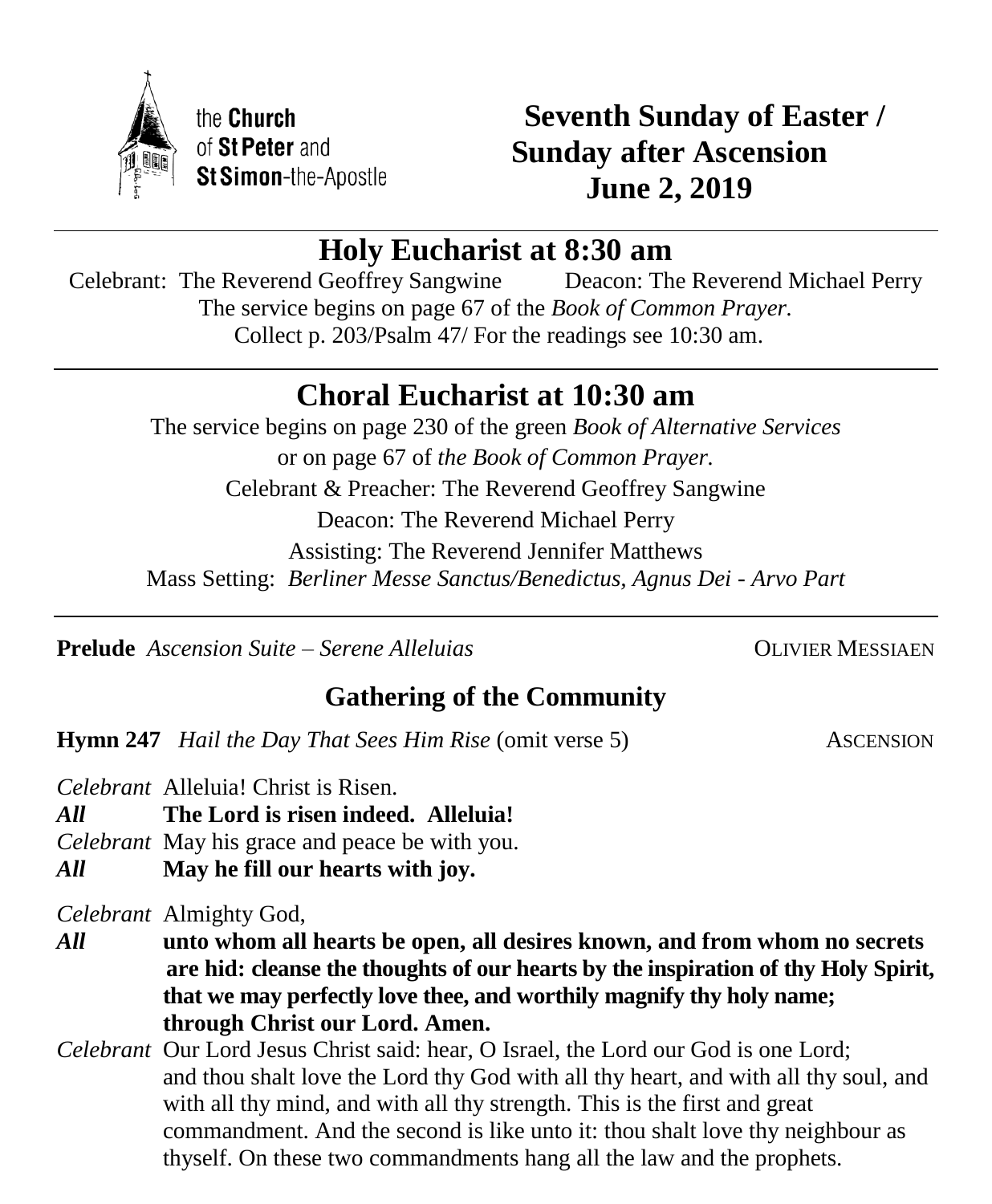### *All* **Lord have mercy upon us, and write both these thy laws in our hearts, we beseech thee.**

| <b>Gloria</b> | (Common Praise 679)                                                 | <b>MERBECKE</b> |
|---------------|---------------------------------------------------------------------|-----------------|
| Celebrant     | Glory be to God on high,                                            |                 |
| All           | and in earth peace, good will towards all.                          |                 |
|               | praise thee, we bless thee, we worship thee, we glorify thee,       |                 |
|               | we give thanks to thee for thy great glory,                         |                 |
|               | O Lord God, heavenly king, God the Father almighty.                 |                 |
|               | O Lord, the only-begotten Son, Jesus Christ;                        |                 |
|               | O Lord God, Lamb of God, Son of the Father,                         |                 |
|               | that takest away the sin of the world, have mercy upon us.          |                 |
|               | Thou that takest away the sin of the world, receive our prayer.     |                 |
|               | Thou that sittest at the right hand of God the Father,              |                 |
|               | have mercy upon us. For thou only art holy; thou only art the Lord; |                 |
|               | thou only, O Christ, with the Holy Ghost,                           |                 |
|               | art most high in the glory of God the Father. Amen.                 |                 |

#### **Collect of the Day**

*Celebrant* Almighty God, you have exalted your only Son Jesus Christ with great triumph to your kingdom in heaven. Mercifully give us faith to know that, as he promised, he abides with us on earth to the end of time; who is alive and reigns with you and the Holy Spirit, one God , now and for ever.**Amen.**

## **Proclamation of the Word**

 $1^{\text{st}}$  Lesson *Acts* 16:16-34

**st Lesson** *Acts 16:16-34* Read by Peggy Needham

*Reader* The  $1<sup>st</sup>$  Lesson is written in the  $16<sup>th</sup>$  chapter of the book of the Acts of the Apostles, beginning at the  $1<sup>st</sup>$  verse.

One day, as we were going to the place of prayer, we met a slave-girl who had a spirit of divination and brought her owners a great deal of money by fortune-telling. While she followed Paul and us, she would cry out, 'These men are slaves of the Most High God, who proclaim to you a way of salvation.' She kept doing this for many days. But Paul, very much annoyed, turned and said to the spirit, 'I order you in the name of Jesus Christ to come out of her.' And it came out that very hour.

But when her owners saw that their hope of making money was gone, they seized Paul and Silas and dragged them into the market-place before the authorities. When they had brought them before the magistrates, they said, 'These men are disturbing our city; they are Jews and are advocating customs that are not lawful for us as Romans to adopt or observe.' The crowd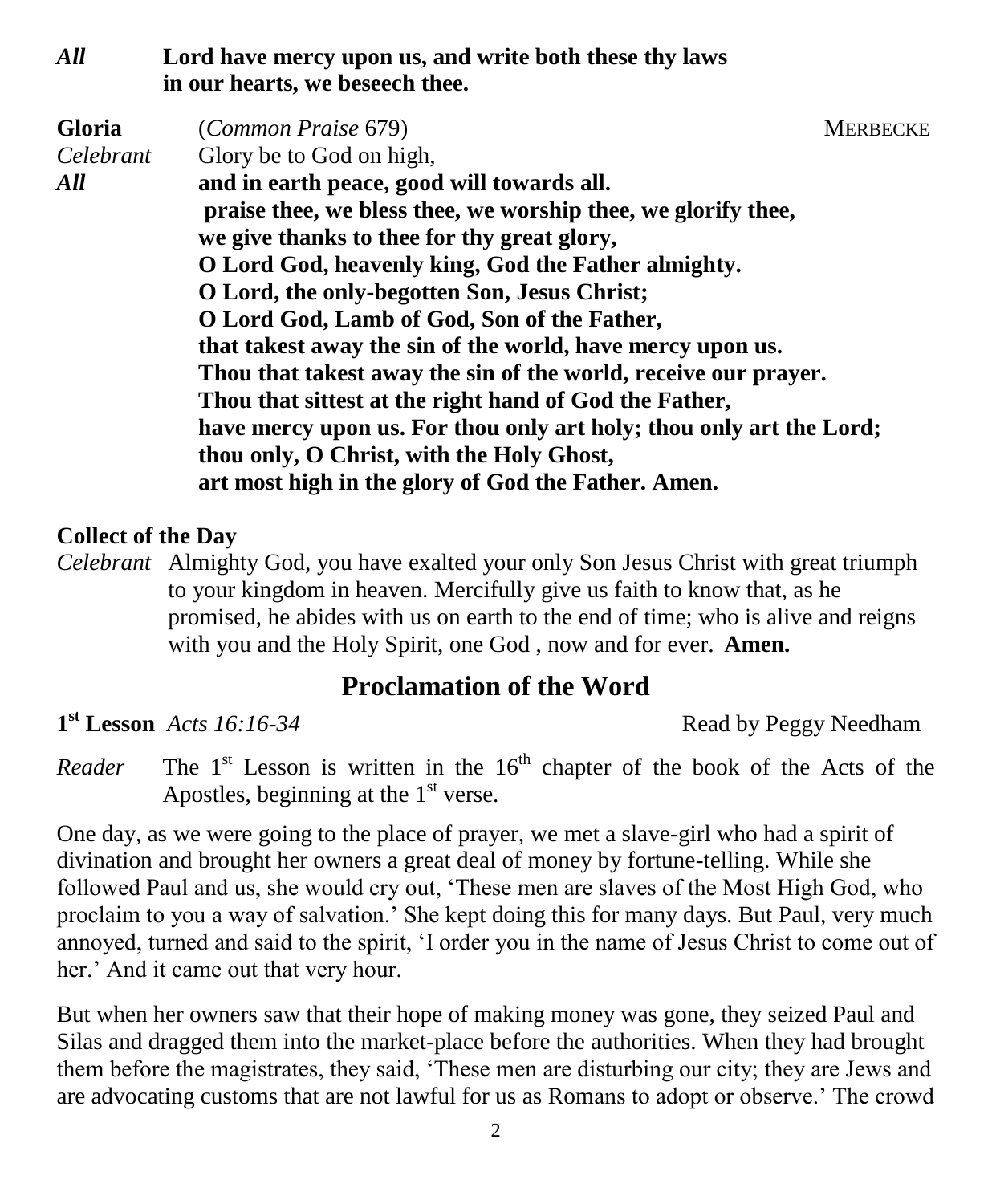joined in attacking them, and the magistrates had them stripped of their clothing and ordered them to be beaten with rods. After they had given them a severe flogging, they threw them into prison and ordered the jailer to keep them securely. Following these instructions, he put them in the innermost cell and fastened their feet in the stocks.

About midnight Paul and Silas were praying and singing hymns to God, and the prisoners were listening to them. Suddenly there was an earthquake, so violent that the foundations of the prison were shaken; and immediately all the doors were opened and everyone's chains were unfastened. When the jailer woke up and saw the prison doors wide open, he drew his sword and was about to kill himself, since he supposed that the prisoners had escaped. But Paul shouted in a loud voice, 'Do not harm yourself, for we are all here.' The jailer called for lights, and rushing in, he fell down trembling before Paul and Silas. Then he brought them outside and said, 'Sirs, what must I do to be saved?' They answered, 'Believe on the Lord Jesus, and you will be saved, you and your household.' They spoke the word of the Lord to him and to all who were in his house. At the same hour of the night he took them and washed their wounds; then he and his entire family were baptized without delay. He brought them up into the house and set food before them; and he and his entire household rejoiced that he had become a believer in God.

*Reader* The word of the Lord. *All* **Thanks be to God.**

**Psalm 47**



 $1$  O clap your hands together ' all ye ' peoples; / O sing unto  $'$  God  $\cdot$  with the  $'$  voice of  $'$  melody. <sup>2</sup> For the Lord Most High is ' to be ' feared; / he is a great ' King over ' all the ' earth.  $3$  He subdued the ' peoples ' under us,  $/$ and the ' nations ' under our ' feet.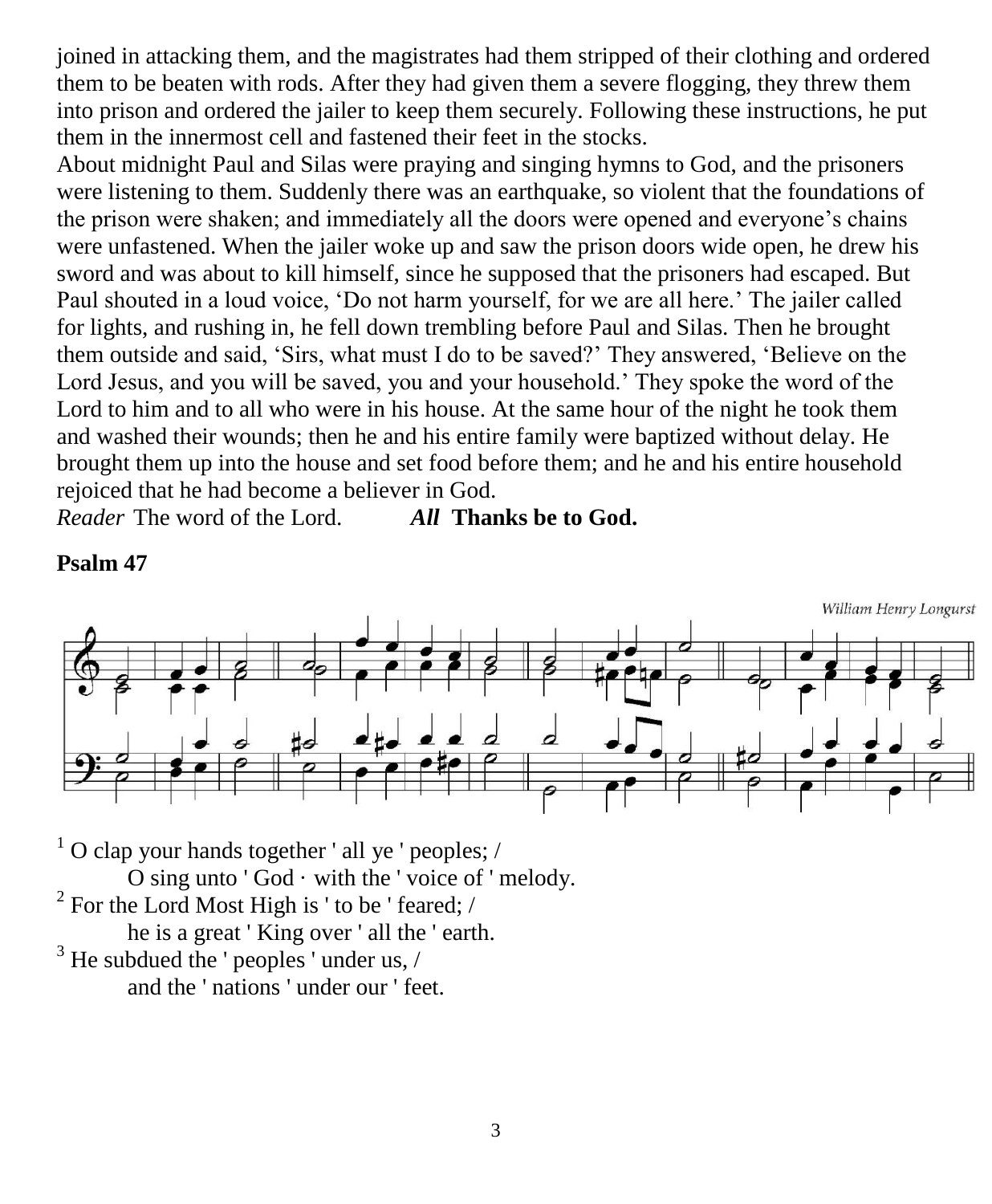William Henry Longurst



**2 nd Lesson** *Revelation 22:12-14, 16-17, 20-21* Read by Kevin Sinclair

*Reader* The  $2<sup>nd</sup>$  Lesson is written in the  $22<sup>nd</sup>$  chapter of the Revelation to St John the Divine, beginning at the  $12^{\text{th}}$  verse.

'See, I am coming soon; my reward is with me, to repay according to everyone's work. I am the Alpha and the Omega, the first and the last, the beginning and the end.'

Blessed are those who wash their robes, so that they will have the right to the tree of life and may enter the city by the gates.

'It is I, Jesus, who sent my angel to you with this testimony for the churches. I am the root and the descendant of David, the bright morning star.'

The Spirit and the bride say, 'Come.'

And let everyone who hears say, 'Come.'

And let everyone who is thirsty come.

Let anyone who wishes take the water of life as a gift.

The one who testifies to these things says, 'Surely I am coming soon.'

Amen. Come, Lord Jesus!

The grace of the Lord Jesus be with all the saints. Amen.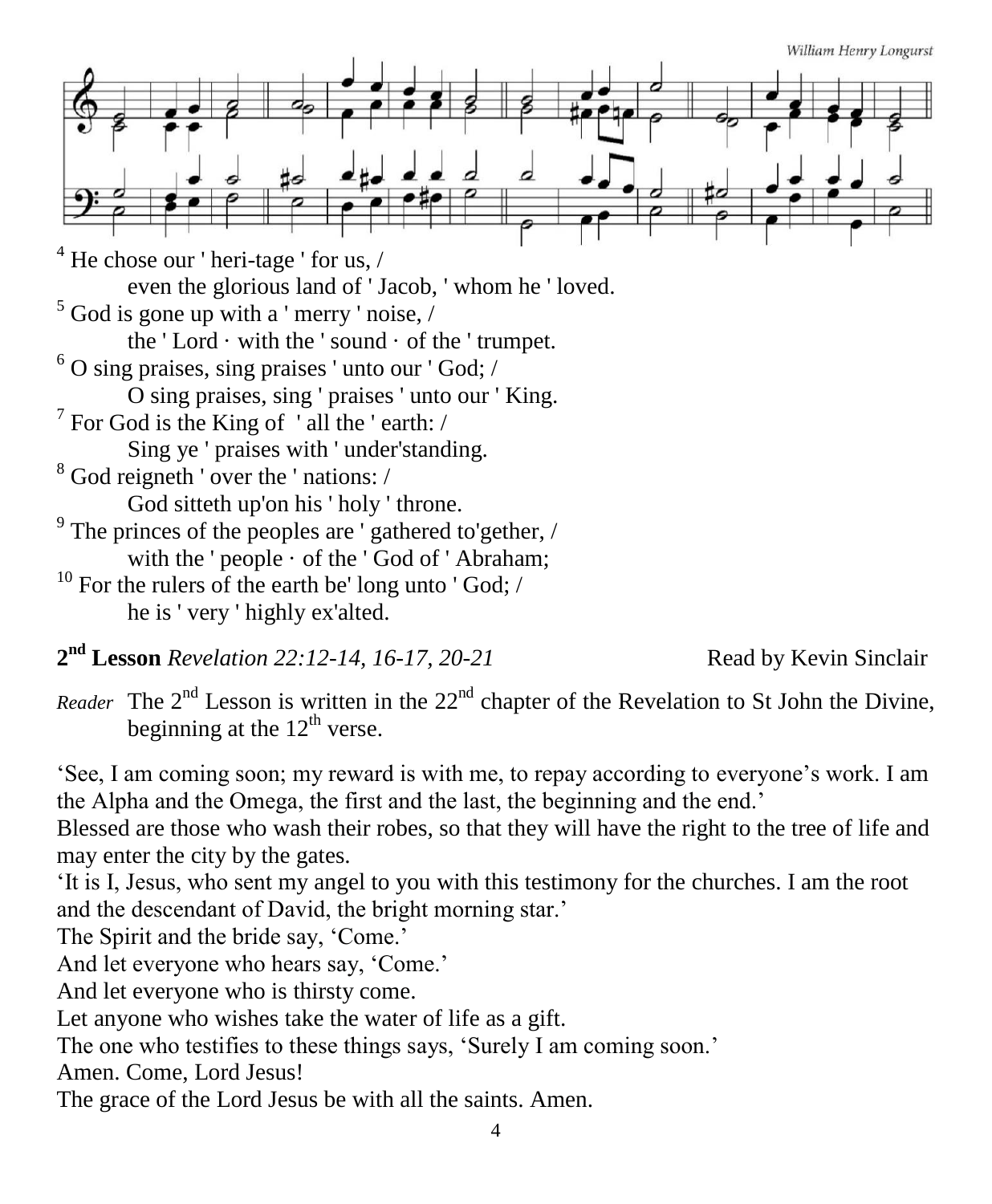

**The Holy Gospel** *John 17:20-26*

*Gospeller* The Lord be with you.

*All* **And with thy spirit.**

*Gospeller* The Holy Gospel is written in the 17<sup>th</sup> chapter of the Gospel according to St. John, beginning at the  $20<sup>th</sup>$  verse.

## *All* **Glory be to thee, O Lord.**

'I ask not only on behalf of these, but also on behalf of those who will believe in me through their word, that they may all be one. As you, Father, are in me and I am in you, may they also be in us, so that the world may believe that you have sent me. The glory that you have given me I have given them, so that they may be one, as we are one, I in them and you in me, that they may become completely one, so that the world may know that you have sent me and have loved them even as you have loved me. Father, I desire that those also, whom you have given me, may be with me where I am, to see my glory, which you have given me because you loved me before the foundation of the world.

'Righteous Father, the world does not know you, but I know you; and these know that you have sent me. I made your name known to them, and I will make it known, so that the love with which you have loved me may be in them, and I in them.' *Gospeller* The Gospel of Christ. *All* **Praise be to thee, O Christ.**

**Homily** The Reverend Geoffrey Sangwine

### **Nicene Creed –** Pages 234/71

*Celebrant* I believe in one God,

**the Father almighty, maker of heaven and earth, and of all things visible and invisible; and in one Lord Jesus Christ, the only-begotten Son of God, begotten of the Father before all worlds, God, of God; Light, of Light; very God, of very God; begotten, not made; being of one substance with the Father; through whom all things were made: who for us and for our salvation came down from heaven, and was incarnate by the Holy Ghost of the Virgin Mary, and was made man, and was crucified also for us under Pontius Pilate. He suffered and was buried, and the third day he rose again, according to the scriptures, and ascended into heaven, and sitteth on the right hand of the Father.**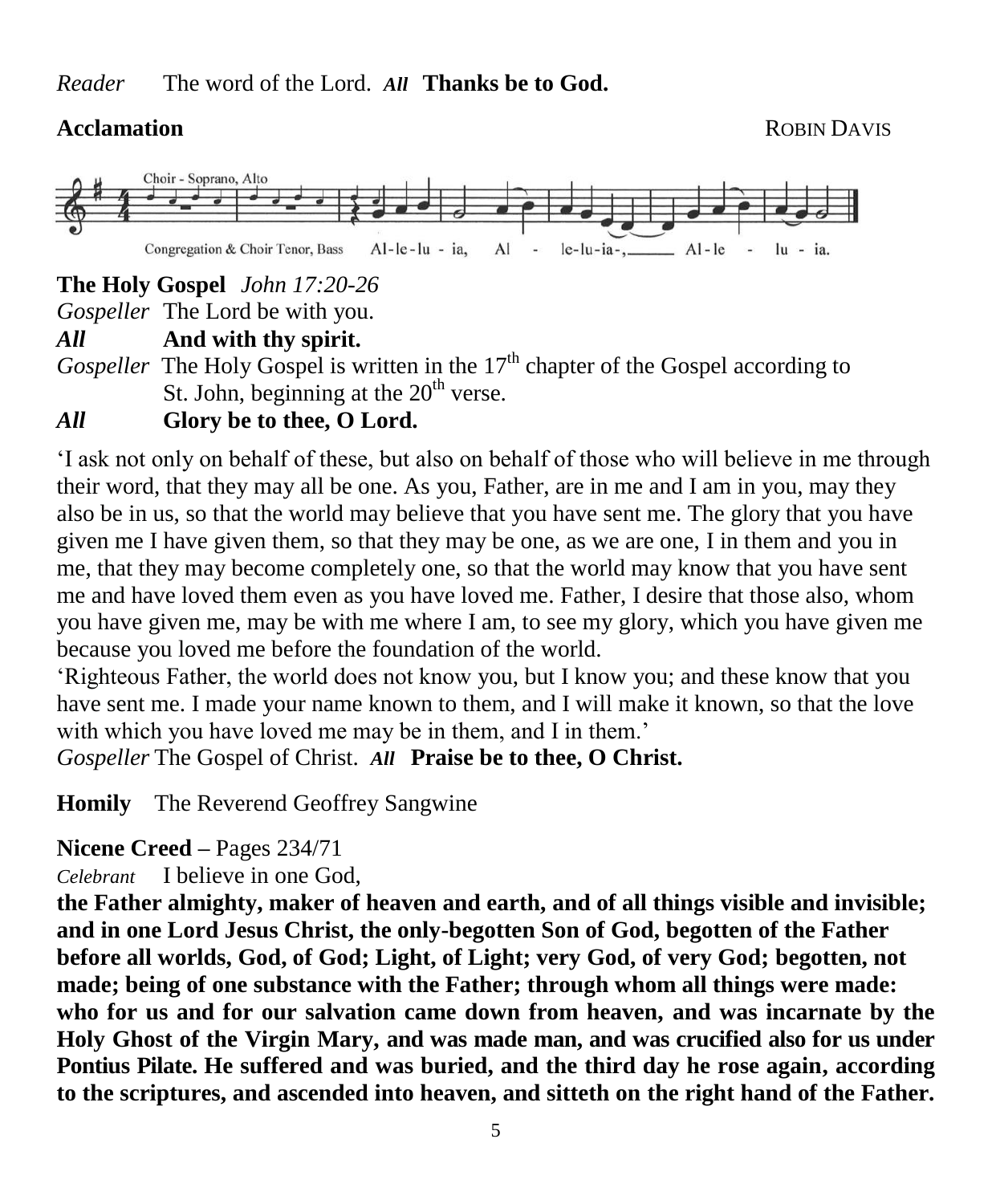**And he shall come again with glory to judge both the quick and the dead: whose kingdom shall have no end. And I believe in the Holy Ghost, the Lord, the giver of life, who proceedeth from the Father and the Son, who with the Father and the Son together is worshipped and glorified, who spake by the prophets. And I believe one, holy, catholic, and apostolic Church. I acknowledge one baptism for the remission of sins. And I look for the resurrection of the dead, and the life of the world to come. Amen.**

**Prayers of the People** Led by Spencer Higgins

**Confession and Absolution –** Pages 238-240/76-78

*The Celebrant invites the prayer of confession. Please kneel, as able. Silence is kept. Celebrant* Almighty God,

**Father of our Lord Jesus Christ, maker of all things and judge of all people: we acknowledge and confess our manifold sins and wickedness, which we from time to time most grievously have committed, by thought, word and deed, against thy divine majesty. We do earnestly repent, and are heartily sorry for these our misdoings. Have mercy upon us, most merciful Father; for thy Son our Lord Jesus Christ's sake, forgive us all that is past; and grant that we may ever hereafter serve and please thee in newness of life, to the honour and glory of thy name; through Jesus Christ our Lord. Amen.**

*The absolution is pronounced*

*Celebrant* The peace of the Lord be always with you.

## *All* **And with thy spirit.**

*We invite you to share a sign of peace with those near you – a handshake, slight bow or other form of greeting. Please respect the wishes of those who prefer not to shake hands.*

# **Celebration of the Eucharist**

**Offertory Hymn 378** *Crown Him with Many Crowns* DIADEMATA

### **Prayer over the Gifts**

*Celebrant* Source of all joy, receive our sacrifice of praise and thanksgiving. Keep us in the love of Christ and bring us to the vision of his glory; through the same Jesus Christ our Lord. **Amen.**

### **Great Thanksgiving –** pp. 241-243/78-83

*Celebrant* The Lord be with you.

*All* **And with thy spirit.** 

*Celebrant* Lift up your hearts.

*All* **We lift them up unto the Lord.** 

*Celebrant* Let us give thanks unto our Lord God.

*All* **It is meet and right so to do.**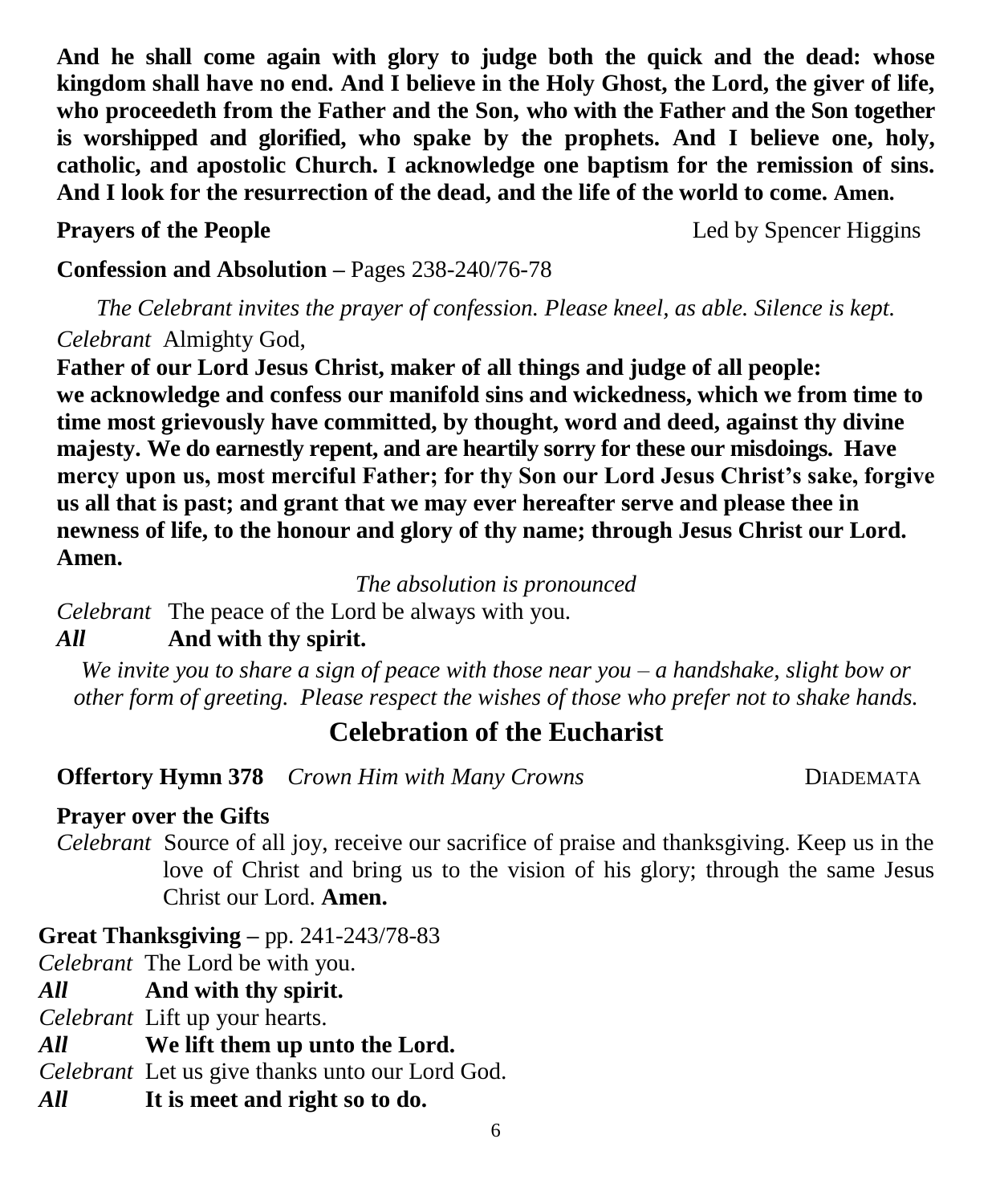*The Celebrant continues with the proper preface, then is sung:*

*Choir Holy, holy, holy, Lord God of Hosts, heaven and earth are full of thy glory. Glory be to thee, O Lord most high. Blessed is he that cometh in the name of the Lord: Hosanna in the highest.*

Blessing and glory and thanksgiving be unto thee, almighty God, our heavenly Father, who of thy tender mercy didst give thine only Son Jesus Christ to take our nature upon him, and to suffer death upon the cross for our redemption; who made there, by his one oblation of himself once offered, a full, perfect, and sufficient sacrifice, oblation, and satisfaction, for the sins of the whole world; and did institute, and in his holy Gospel command us to continue, a perpetual memorial of that his precious death, until his coming again. Hear us, O merciful Father, we most humbly beseech thee; and grant that we receiving these thy creatures of bread and wine, according to thy Son our Saviour Jesus Christ's holy institution, in remembrance of his death and passion, may be partakers of his most blessed body and blood; who, in the same night that he was betrayed, took bread; and, when he had given thanks, he brake it; and gave it to his disciples, saying, "Take, eat; this is my body which is given for you: Do this in remembrance of me." Likewise, after supper he took the cup; and when he had given thanks, he gave it to them, saying, "Drink ye all, of this; for this is my blood of the new covenant, which is shed for you and for many for the remission of sins: Do this, as oft as ye shall drink it, in remembrance of me." Wherefore, O Father, Lord of heaven and earth, we thy humble servants, with all thy holy Church, remembering the precious death of thy beloved Son, his mighty resurrection, and glorious ascension, and looking for his coming again in glory, do make before thee, in this sacrament of the holy bread of eternal life and the cup of everlasting salvation, the memorial which he hath commanded: **We praise thee, we bless thee, we thank thee, and we pray to thee, Lord our God.**  And we entirely desire thy fatherly goodness mercifully to accept this our sacrifice of praise and thanksgiving, most humbly beseeching thee to grant, that by the merits and death of thy Son Jesus Christ, and through faith in his blood, we and all thy whole Church may obtain remission of our sins, and all other benefits of his passion; And we pray that by the power of thy Holy Spirit, all we who are partakers of this holy communion may be fulfilled with thy grace and heavenly benediction; through Jesus Christ our Lord, by whom and with whom, in the unity of the Holy Spirit, all honour and glory be unto thee, O Father Almighty, world

without end. **Amen.**

**Lord's Prayer –** *Sung by all* CP 684

### **Breaking of the Bread**

*Celebrant* Alleluia! Christ our Passover is sacrificed for us; *All* **Therefore, let us keep the feast. Alleluia!**